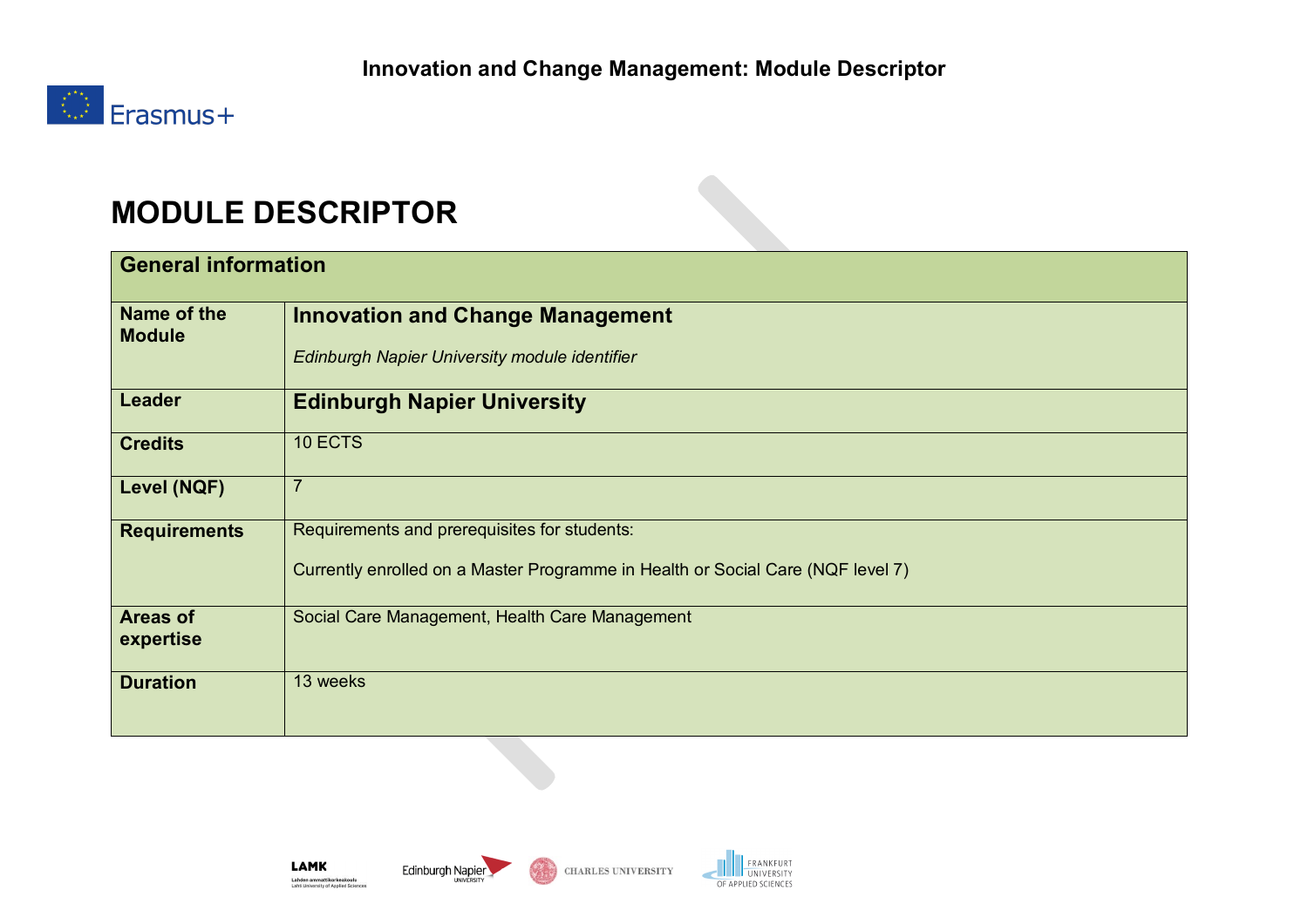$\blacksquare$ 



| <b>Learning and teaching</b> |                                                                                                                                                                                                                                                                                                                                                                                                                                                                                                                                                                                                                                                                                                                                                                   |  |  |  |  |
|------------------------------|-------------------------------------------------------------------------------------------------------------------------------------------------------------------------------------------------------------------------------------------------------------------------------------------------------------------------------------------------------------------------------------------------------------------------------------------------------------------------------------------------------------------------------------------------------------------------------------------------------------------------------------------------------------------------------------------------------------------------------------------------------------------|--|--|--|--|
| Learning<br>outcomes         | After completing this module successfully, students will be able to:<br>1. Critically engage with key theories of innovation, leadership and change management in contributing<br>collaboratively to organisational innovation and effectiveness<br>2. Critically reflect on how effective leaders foster and influence an innovative culture within their organisations<br>3. Critique relevant current literature to explore the impact of leadership approaches and their effects on<br>innovative practice in health and social care<br>4. Evaluate their personal leadership style and its impact within the health and social care environments<br>5. Examine the potential impact of introduction of a client-focussed change to their working environment |  |  |  |  |
|                              |                                                                                                                                                                                                                                                                                                                                                                                                                                                                                                                                                                                                                                                                                                                                                                   |  |  |  |  |

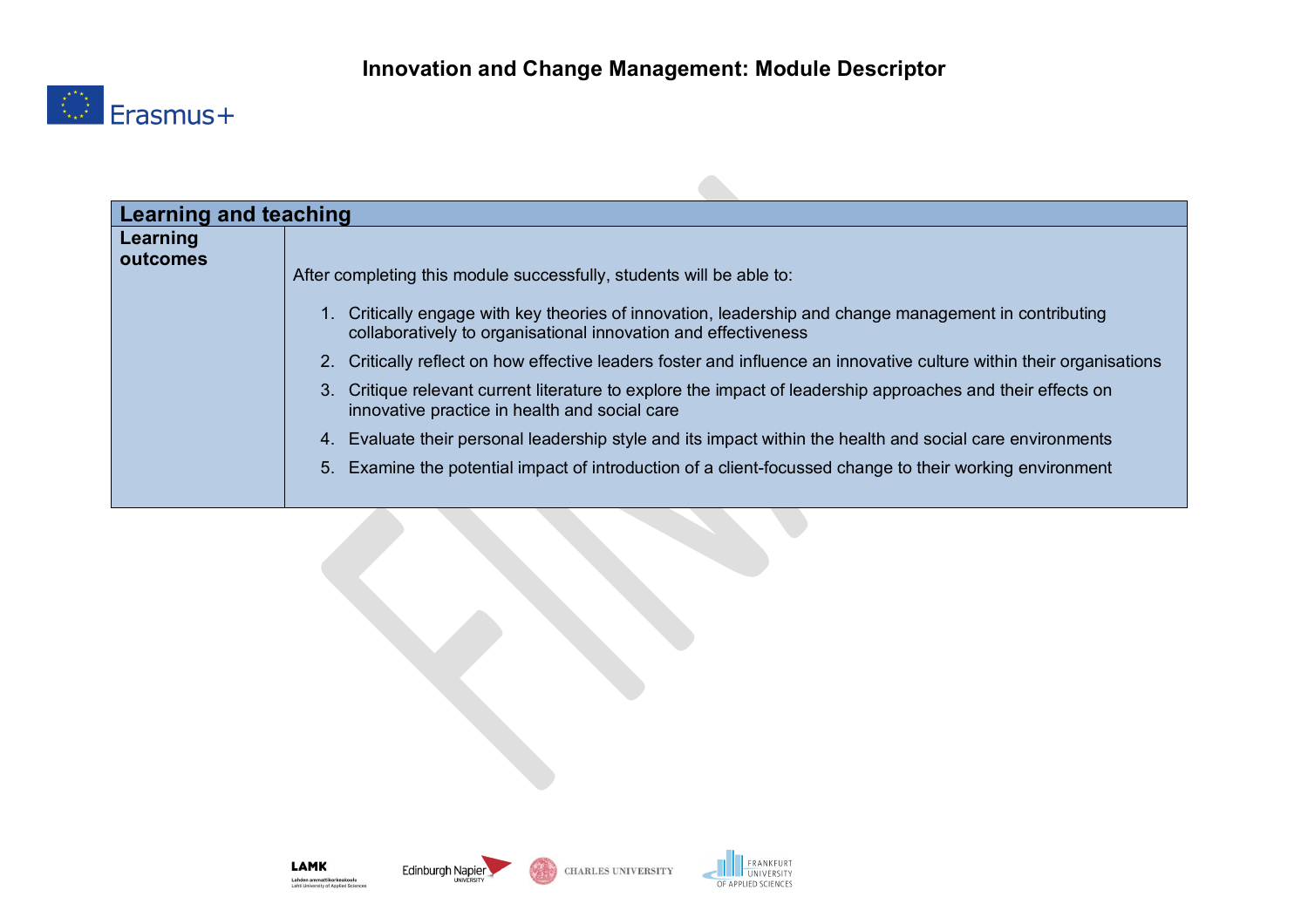

| Implementation                 | This module will be delivered using a blended or online learning approach via a virtual learning environment (Reppu),<br>online lectures and optional face-to-face lectures/tutorials during an intensive week. For students who do not take the<br>option of attending the intensive week these activities will be facilitated online. The module will be organised into core<br>units, which cover the relevant module materials. |               |  |  |  |
|--------------------------------|-------------------------------------------------------------------------------------------------------------------------------------------------------------------------------------------------------------------------------------------------------------------------------------------------------------------------------------------------------------------------------------------------------------------------------------|---------------|--|--|--|
|                                | Independent learning                                                                                                                                                                                                                                                                                                                                                                                                                | 120-190 hours |  |  |  |
|                                | Lectures                                                                                                                                                                                                                                                                                                                                                                                                                            | 30 hours      |  |  |  |
|                                | Group work                                                                                                                                                                                                                                                                                                                                                                                                                          | 15 hours      |  |  |  |
|                                | Individual learning activities                                                                                                                                                                                                                                                                                                                                                                                                      | 15-35 hours   |  |  |  |
|                                | TOTAL                                                                                                                                                                                                                                                                                                                                                                                                                               | 200-270 hours |  |  |  |
|                                |                                                                                                                                                                                                                                                                                                                                                                                                                                     |               |  |  |  |
| <b>Content (key)</b><br>words) | Innovation in social and health care; leading change; organisational culture and practice; PDSA; quality<br>improvement; professional leader; leadership; influencing ; change management                                                                                                                                                                                                                                           |               |  |  |  |





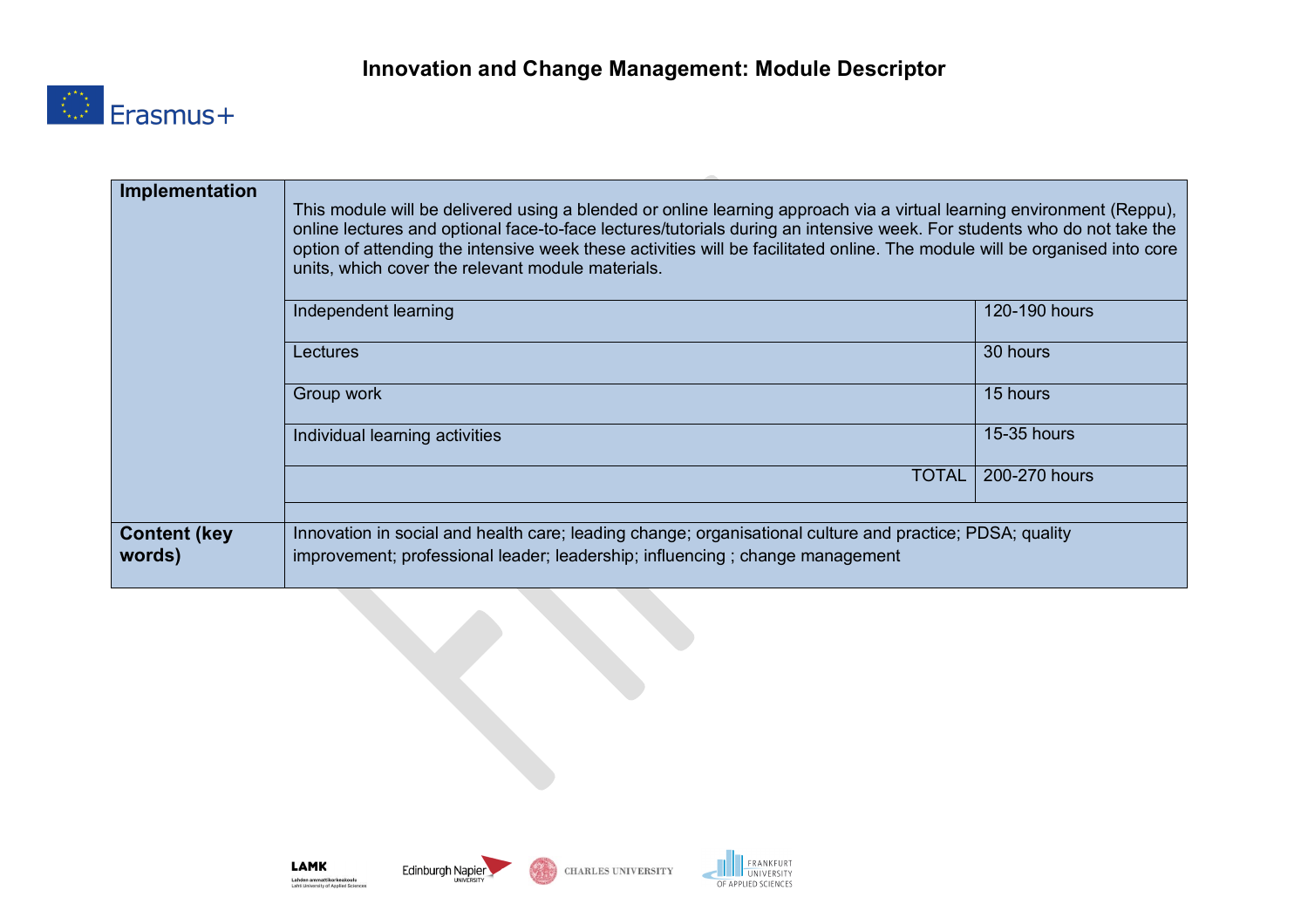

| <b>Assessment</b><br>methods and<br>criteria | Assignment 1: Group Presentation due in week 1, and Learning diary due week 9 (equivalent to 2000 words)                                                                                                                                                                                                                                                                                                                                                                                                                                                                                                                                                                                                                                                                                                           |
|----------------------------------------------|--------------------------------------------------------------------------------------------------------------------------------------------------------------------------------------------------------------------------------------------------------------------------------------------------------------------------------------------------------------------------------------------------------------------------------------------------------------------------------------------------------------------------------------------------------------------------------------------------------------------------------------------------------------------------------------------------------------------------------------------------------------------------------------------------------------------|
|                                              | During the Intensive week, students will be required to deliver a short group presentation relating to their learning<br>around Innovation, Change Management and Leadership. Students will also be required to complete a learning log,<br>which addresses the application of the learning outcomes (LO 2 and 4). This will include details of the learning<br>activities that they have undertaken and how this has contributed to their leadership and change management<br>development. (Included in this will be to undertake a self-assessment of personal leadership style – using a<br>recognised tool.) This reflective account of their learning experiences will also require the student to integrate<br>evidence from literature and apply this to demonstrate the transfer of knowledge to practice. |
|                                              | Assignment 2: Plan of Change: due week 13 (2000 words)                                                                                                                                                                                                                                                                                                                                                                                                                                                                                                                                                                                                                                                                                                                                                             |
|                                              | Assignment 2 will require students to develop a plan around a client-focussed change, relating to their own social or<br>health care organisation. This will require students to critically engage with the theoretical background and research-<br>based knowledge on leadership, innovation and change management in social and health care management. They<br>will need to plan the change and hypothesise around its application. LOs 1, 3 and 5 will be demonstrated through this<br>assessment.                                                                                                                                                                                                                                                                                                             |
|                                              | Value of each assessment method: Assignment $1 - 40\%$ Assignment $2 - 60\%$                                                                                                                                                                                                                                                                                                                                                                                                                                                                                                                                                                                                                                                                                                                                       |





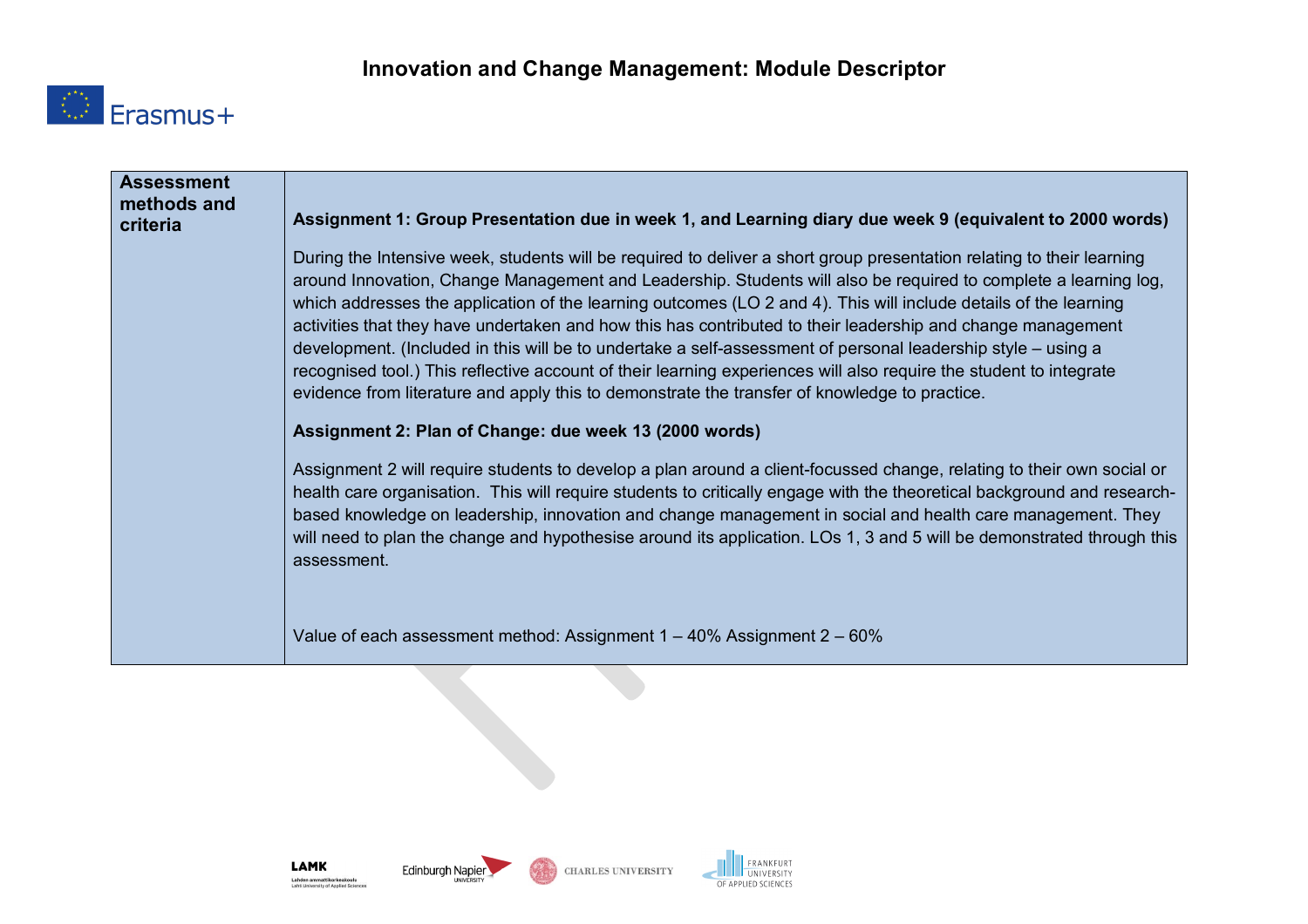## **Innovation and Change Management: Module Descriptor**



| <b>Learning and</b><br><b>Teaching</b><br><b>strategies</b> | The purpose of this module is to develop students' critical skills and knowledge – in order to empower them effectively<br>to embrace innovation, and implement change in their own working environment.                                                                                                                                                                                                                                                                                                                                                                                                                                                                       |
|-------------------------------------------------------------|--------------------------------------------------------------------------------------------------------------------------------------------------------------------------------------------------------------------------------------------------------------------------------------------------------------------------------------------------------------------------------------------------------------------------------------------------------------------------------------------------------------------------------------------------------------------------------------------------------------------------------------------------------------------------------|
|                                                             | The module incorporates student's prior learning and experiences on the subject matter. Students will develop a range<br>of core skills essential for effective leadership and change management practice within contemporary health and social<br>care organisations including: planning change; collaborative working; critical thinking; critical reflection; influencing;<br>problem solving and decision-making. IT proficiency, and other skills for developing personal and professional<br>effectiveness will also be supported. Students will also have the opportunity to develop their communication skills<br>(verbal, reading and written) throughout the module. |
|                                                             | The learning and teaching strategy incorporates an optional one-week intensive programme combined with on-line<br>learning materials. The intensive programme provides an opportunity to explore the module topics within a face-to-face<br>setting and working in groups to explore key themes and issues within a health and social care context. All activities<br>may also be completed online through interactive lectures and activities. The group dynamics will facilitate a sense of<br>community and collaborative learning bringing together student experiences in the area of innovation, leadership and<br>change management.                                    |
|                                                             | The LTA strategy will be supported by Reppu (Moodle hosted by Lahti University of Applied Science for all shared<br>DOCMAN modules), which provides access to the University's virtual learning environment and learning support<br>systems. Students will be provided with learning materials to develop their knowledge and skills through on-line media.<br>This includes (but is not limited to):                                                                                                                                                                                                                                                                          |
|                                                             | • the module handbook<br>• guided reading, articles and activities for each of the module units<br>• on-line discussion fora<br>· videos, podcasts                                                                                                                                                                                                                                                                                                                                                                                                                                                                                                                             |
|                                                             | The module will be organised into core units that will enable students to critically analyse each topic area and reflect<br>upon their own practice, and also that of organisations within health and social care settings. Students will be<br>encouraged to contribute to on-line discussions and share knowledge through scheduled tutor-led discussions at key<br>points.                                                                                                                                                                                                                                                                                                  |



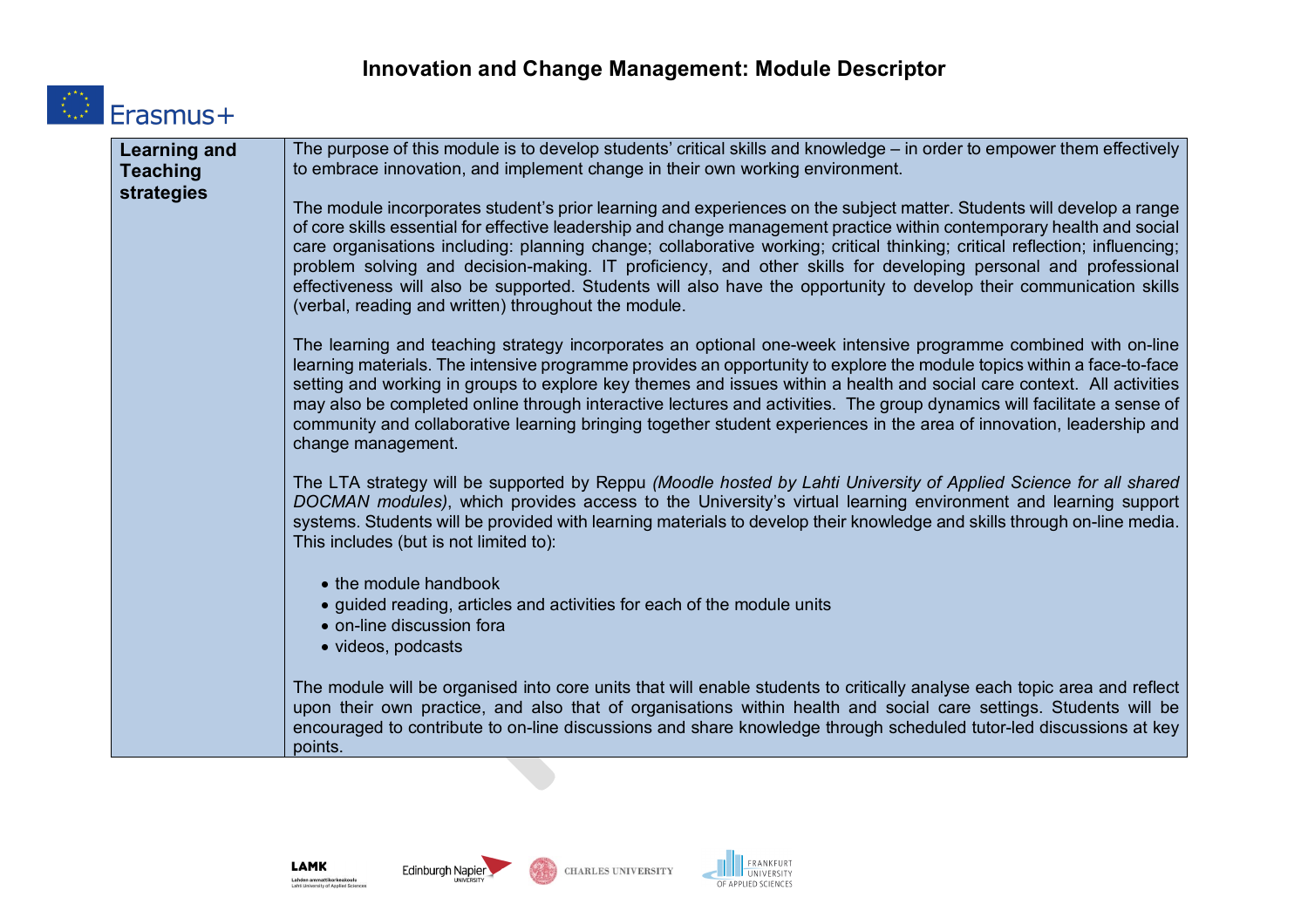

| The implementation will focus on four areas:                                                                                                                                                                                                                                                                          |
|-----------------------------------------------------------------------------------------------------------------------------------------------------------------------------------------------------------------------------------------------------------------------------------------------------------------------|
| Part 1: Theoretical knowledge on innovation, change management and leadership<br>Part 2: Evaluation of personal leadership style and related learning needs                                                                                                                                                           |
| Part 3: Application of change and leadership theory to practice in social and health care organisations<br>Part 4: Innovation in social and health care management                                                                                                                                                    |
| The module is designed to provide students with underpinning knowledge, understanding and debate surrounding<br>contemporary issues and practices in the relevant areas.                                                                                                                                              |
| Students are required to complete pre module reading and formative assignment to prepare them for class interaction<br>- throughout the module they are encouraged to find their own examples to illustrate differing national practice.                                                                              |
| <b>Research / Teaching Linkages:</b>                                                                                                                                                                                                                                                                                  |
| The team of tutors have research interests within the topic areas of this module and will provide high quality academic<br>input to facilitate students learning. Texts, directed reading and module activities are underpinned by relevant research.                                                                 |
| <b>Supporting Equality and Diversity</b>                                                                                                                                                                                                                                                                              |
| The team of tutors will be happy to respond to learners with particular learning and development requirements though<br>on-line 'surgery sessions', and individual e-mails. In addition, individual consideration will be given to any specific needs<br>of diverse learners and those with disability-related needs. |
| Internationalisation<br>A range of examples are drawn throughout to include reference to internationalisation / globalisation and its impact on<br>leadership, innovation and change-management practices                                                                                                             |





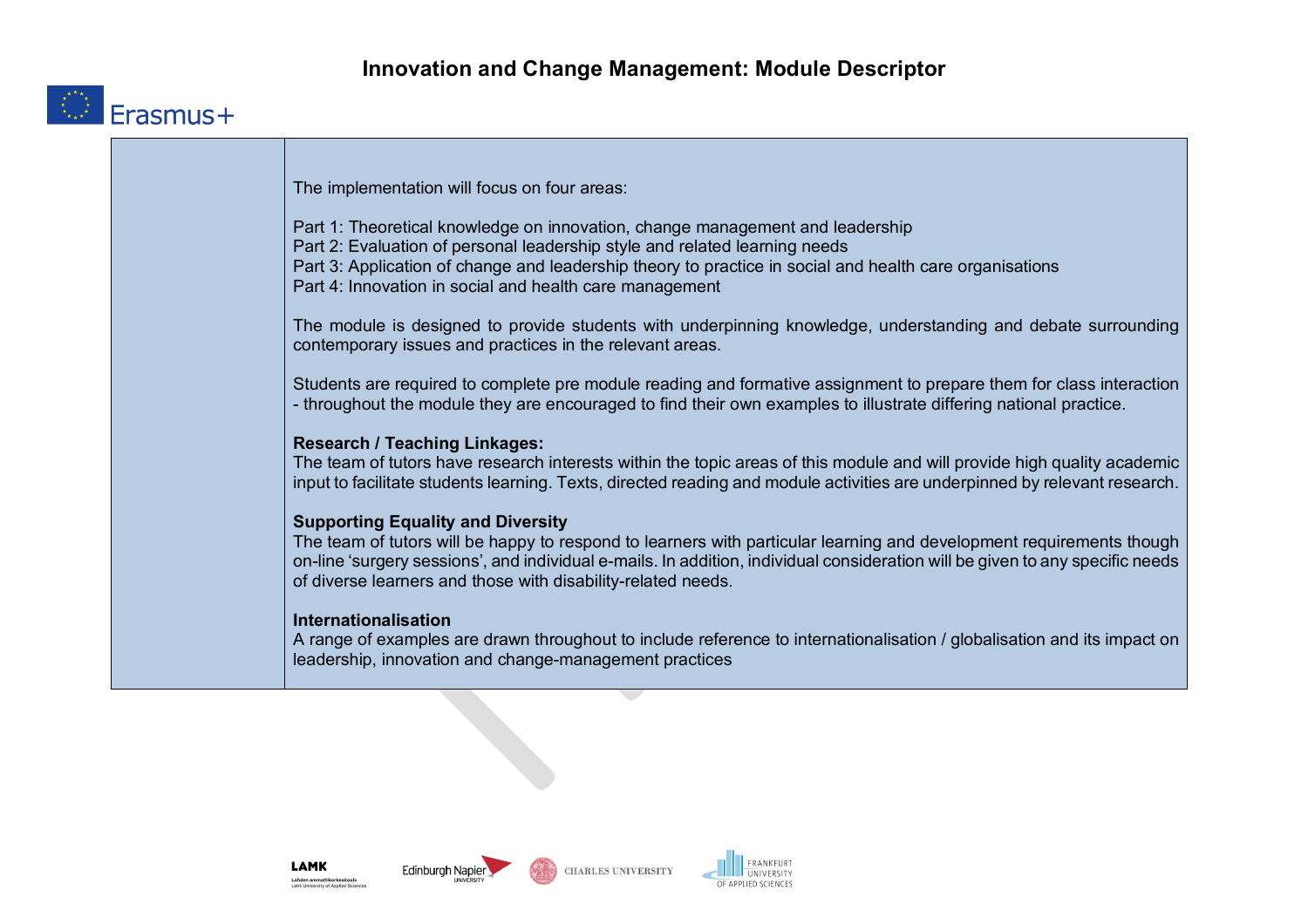

| <b>Grading</b>         | MARK: The indicative equivalence of the grades between the Lahti University of Applied Sciences, HAMK, Charles University<br>and Edinburgh Napier University systems is detailed below along with the ECTS grade. |                      |                                                               |                           |                                                                 |                                     |  |
|------------------------|-------------------------------------------------------------------------------------------------------------------------------------------------------------------------------------------------------------------|----------------------|---------------------------------------------------------------|---------------------------|-----------------------------------------------------------------|-------------------------------------|--|
|                        |                                                                                                                                                                                                                   | <b>ECTS</b><br>Grade | <b>Edinburgh Napier</b><br><b>University</b><br><b>Grades</b> | Lahti<br>Finland<br>Grade | Frankfurt<br><b>University</b><br>of Applied<br><b>Sciences</b> | <b>Charles</b><br><b>University</b> |  |
|                        |                                                                                                                                                                                                                   | A                    | D5-D4                                                         | 5                         |                                                                 |                                     |  |
|                        |                                                                                                                                                                                                                   | $\overline{A}$       | D3-D1                                                         | 4                         |                                                                 |                                     |  |
|                        |                                                                                                                                                                                                                   | $\mathsf B$          | P <sub>5</sub>                                                | 3                         | $\overline{2}$                                                  | $\overline{2}$                      |  |
|                        |                                                                                                                                                                                                                   | B                    | P <sub>4</sub>                                                | $\overline{3}$            | $\overline{2}$                                                  | $\overline{2}$                      |  |
|                        |                                                                                                                                                                                                                   | $\mathsf{C}$         | P <sub>3</sub>                                                | $\overline{2}$            | $\overline{2}$                                                  | $\overline{2}$                      |  |
|                        |                                                                                                                                                                                                                   | D<br>E               | P <sub>2</sub><br>P <sub>1</sub>                              | $\overline{2}$            | 3<br>3                                                          | 3<br>3                              |  |
|                        |                                                                                                                                                                                                                   | $\overline{FX}$      | $F1-F5(F6)$                                                   | Fail                      | $\overline{\mathbf{4}}$                                         | $\overline{4}$                      |  |
| Learning<br>platform   | http://reppu.lamk.fi/                                                                                                                                                                                             |                      |                                                               |                           |                                                                 |                                     |  |
| <b>Other</b>           | Mandatory literature and materials                                                                                                                                                                                |                      |                                                               |                           |                                                                 |                                     |  |
| information            | On REPPU                                                                                                                                                                                                          |                      |                                                               |                           |                                                                 |                                     |  |
| <b>Contact persons</b> | Module Leader                                                                                                                                                                                                     |                      |                                                               |                           |                                                                 |                                     |  |
|                        | Simon Sikora, Lecturer, Edinburgh Napier University, s.sikora@napier.ac.uk tel +44 131 455 3415                                                                                                                   |                      |                                                               |                           |                                                                 |                                     |  |
|                        | Module team                                                                                                                                                                                                       |                      |                                                               |                           |                                                                 |                                     |  |
|                        | Leena Eloranta, Principal Lecturer, Lahti University of Applied Sciences, leena.eloranta@lamk.fi tel. +358 44 708<br>1727                                                                                         |                      |                                                               |                           |                                                                 |                                     |  |

**LAMK Lahden ammattikorkeakoulu**<br>Lahti University of Applied Sciences